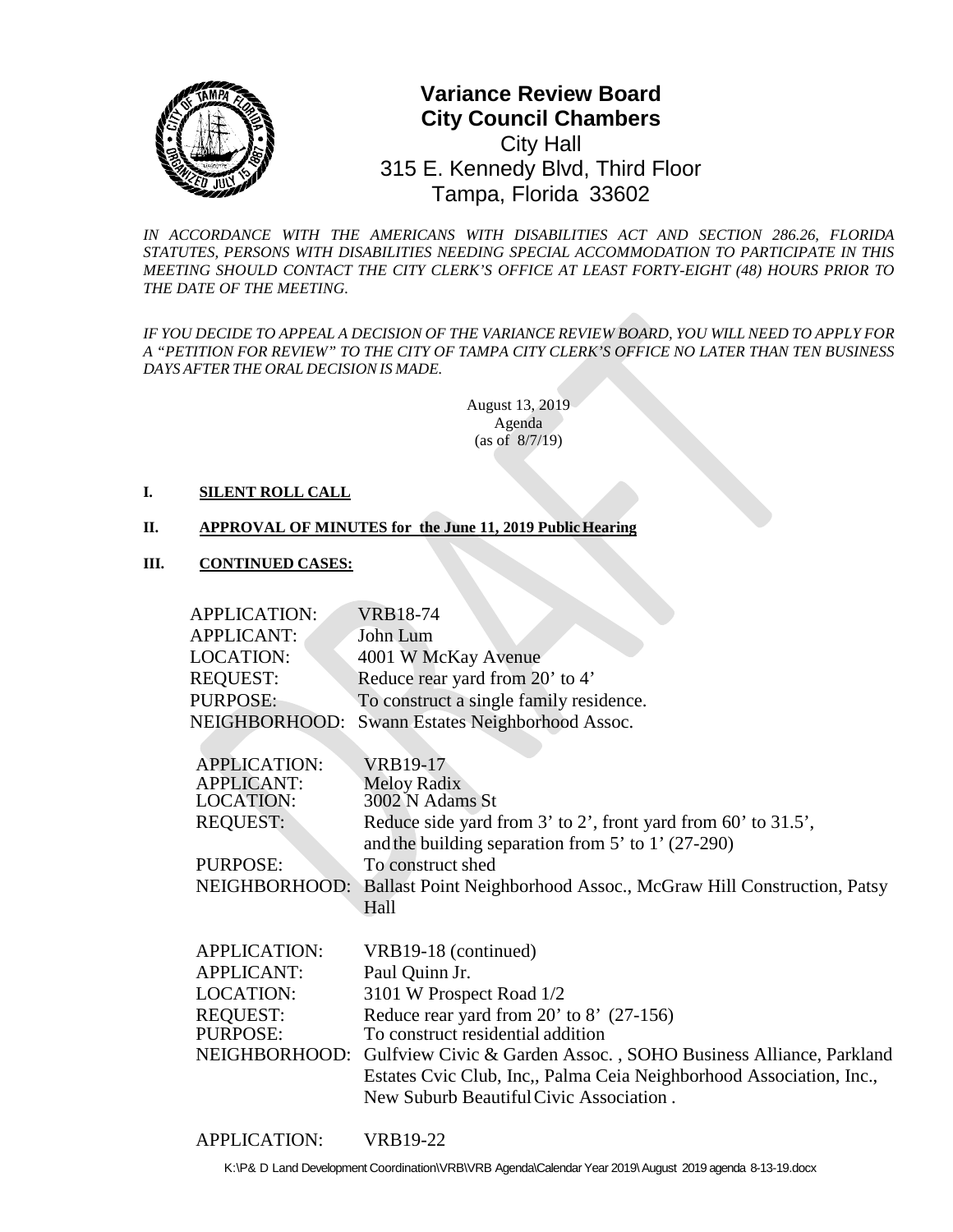| <b>APPLICANT:</b>         | Alan C Dobbs                                                                                                                                                                                                                                                                                                      |
|---------------------------|-------------------------------------------------------------------------------------------------------------------------------------------------------------------------------------------------------------------------------------------------------------------------------------------------------------------|
| <b>AGENT:</b>             | Rebecca Kujawski                                                                                                                                                                                                                                                                                                  |
| <b>LOCATION:</b>          | 3004 W Bay Vista Avenue                                                                                                                                                                                                                                                                                           |
| <b>REQUEST:</b>           | To reduce the rear yard accessory building setback from 3' to 1.04'                                                                                                                                                                                                                                               |
| PURPOSE:<br>NEIGHBORHOOD: | and the rear yard setback from 20' to 17' and side yard setback from<br>7' to 1.25' (Section 27-156 and 27-290)<br>To allow construction of a new carport and vest existing garage<br>Bayshore Beautiful Homeowners Asooc., Keep Bayshore<br>Beautiful, 345 Bayshore Condo Assoc., Parkland Estates<br>Civic Club |
| <b>APPLICATION:</b>       | <b>VRB19-38</b>                                                                                                                                                                                                                                                                                                   |
| <b>APPLICANT:</b>         | <b>Timothy Jones</b>                                                                                                                                                                                                                                                                                              |
| <b>LOCATION:</b>          | 1505 S Arrawana Avenue                                                                                                                                                                                                                                                                                            |
| <b>REQUEST:</b>           | To reduce the north side yard from $7'$ to $0'$ (Section 27-156)                                                                                                                                                                                                                                                  |
| PURPOSE:                  | To construct residential addition                                                                                                                                                                                                                                                                                 |
| NEIGHBORHOOD:             | Palma Ceia Neighborhood Assoc., Parkland Estates Civic                                                                                                                                                                                                                                                            |
|                           | Club                                                                                                                                                                                                                                                                                                              |
| <b>APPLICATION:</b>       | <b>VRB19-50</b>                                                                                                                                                                                                                                                                                                   |
| <b>APPLICANT:</b>         | David Osborne                                                                                                                                                                                                                                                                                                     |
| <b>LOCATION:</b>          | 1905 E Ellicott Street                                                                                                                                                                                                                                                                                            |
| <b>REQUEST:</b>           | To remove Grand Oak Tree on Northwest side of lot (Section 1345)                                                                                                                                                                                                                                                  |
| PURPOSE:                  | To construct a single family residence                                                                                                                                                                                                                                                                            |
| NEIGHBORHOOD:             | N/A                                                                                                                                                                                                                                                                                                               |
|                           |                                                                                                                                                                                                                                                                                                                   |

# **VI. NEW CASES:**

| <b>APPLICATION:</b> | <b>VRB19-60</b>                                                      |
|---------------------|----------------------------------------------------------------------|
| <b>APPLICANT:</b>   | <b>Robert Bender</b>                                                 |
| LOCATION:           | 4111 W Barcelona Street                                              |
| <b>REQUEST:</b>     | To reduce the side setback from $3'$ to $0'$ and reduce the building |
|                     | separation from 10' to 0' (Section 27-156 and 27-290)                |
| <b>PURPOSE:</b>     | To remodel existing structure                                        |
|                     | NEIGHBORHOOD: Virginia Park Neighborhood Assoc.                      |
|                     |                                                                      |

| <b>APPLICATION:</b> | <b>VRB19-70</b>                                                    |
|---------------------|--------------------------------------------------------------------|
|                     |                                                                    |
| <b>APPLICANT:</b>   | Keith Bricklemyer                                                  |
| LOCATION:           | 3902 W Palmira Avenue                                              |
| <b>REQUEST:</b>     | To reduce the rear yard setback from 20' to 14.6' (Section 27-156) |
| PURPOSE:            | To vest existing garage                                            |
|                     | NEIGHBORHOOD: Palma Ceia Neighborhood Association, Inc., Parkland  |
|                     | Estates Civic Club, Inc.                                           |
|                     |                                                                    |

| <b>APPLICATION:</b>  | VRB19-75                                                                                                      |
|----------------------|---------------------------------------------------------------------------------------------------------------|
| <b>APPLICANT:</b>    | John Lum                                                                                                      |
| AGENT:               | Steve Michelini                                                                                               |
| LOCATION:            | 3918 W San Obispo Street                                                                                      |
| REQUEST:<br>PURPOSE: | To reduce the corner yard setback from 15' to 7' (Section 27-156)<br>To construct new single family residence |
|                      |                                                                                                               |

K:\P& D Land Development Coordination\VRB\VRB Agenda\Calendar Year 2019\August 2019 agenda 8-13-19.docx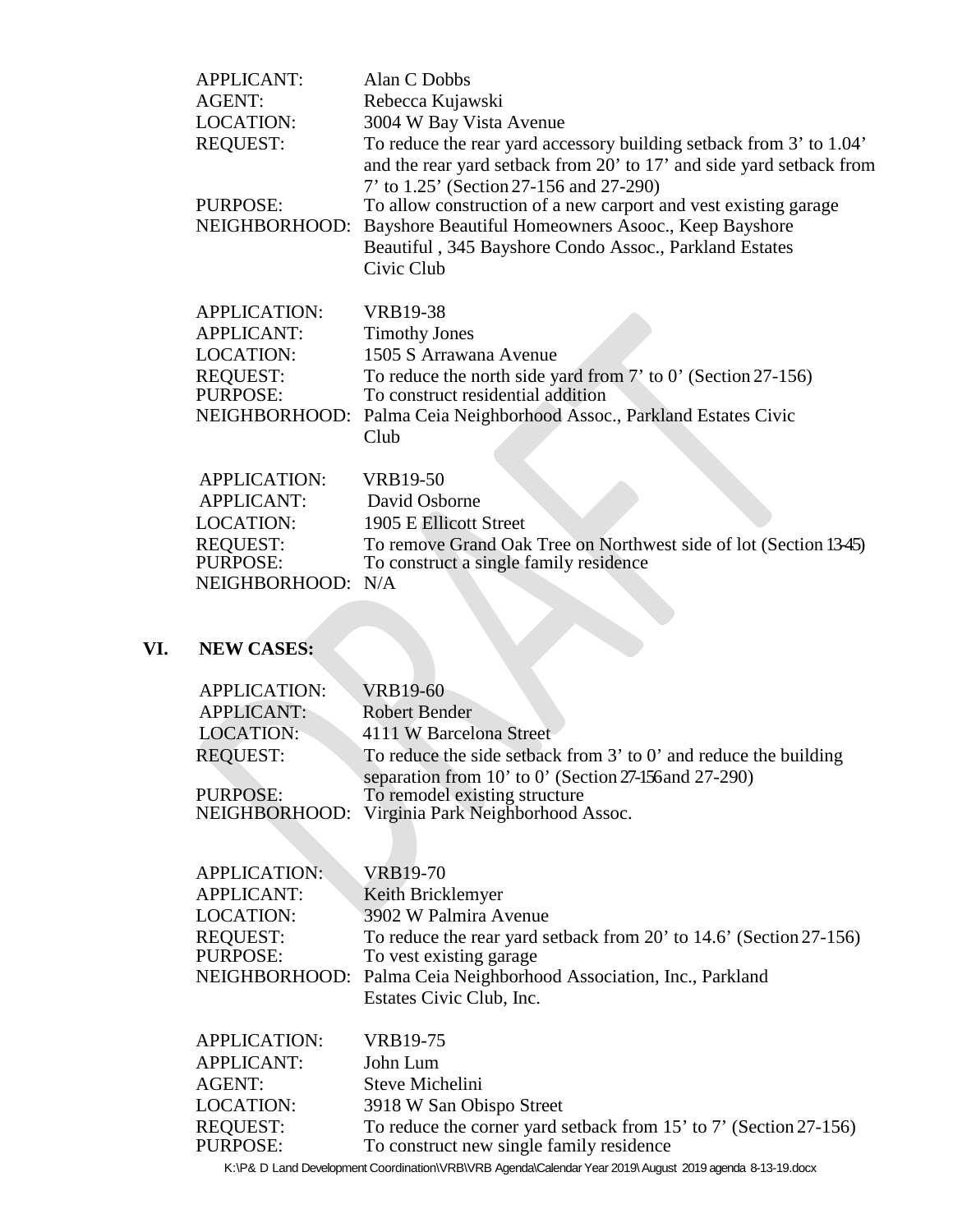|                                                                                 | NEIGHBORHOOD: Bayshore Beautiful Homeowners Asooc., Keep Bayshore<br>Beautiful, 345 Bayshore Condo Assoc., Parkland Estates<br>Civic Club |
|---------------------------------------------------------------------------------|-------------------------------------------------------------------------------------------------------------------------------------------|
| <b>APPLICATION:</b><br><b>APPLICANT:</b><br><b>LOCATION:</b><br><b>REQUEST:</b> | <b>VRB19-77</b><br><b>Brooks Byrd</b><br>2501 Mistic Point Way<br>To reduce the front yard setback from 25' to 10' and side yard          |
| PURPOSE:                                                                        | setback $7'$ to $0'$ (Section 27-156)<br>To construct a trash and mail facility for the Shell Point Estates                               |
|                                                                                 | <b>Homewowenrs Association</b>                                                                                                            |
| NEIGHBORHOOD:                                                                   | Ballast Point Neighborhood Assoc., McGraw Hill Construction, Patsy<br>Hall                                                                |
| <b>APPLICATION:</b>                                                             | <b>VRB19-78</b>                                                                                                                           |
| <b>APPLICANT:</b>                                                               | Joshua Hall                                                                                                                               |
| <b>LOCATION:</b>                                                                | 19151 Bassett Creek Dr                                                                                                                    |
| <b>REQUEST:</b>                                                                 | To reduce the side yard setback from 5' to 0' (Section 27-156)                                                                            |
| <b>PURPOSE:</b>                                                                 | To construct screen enclosure                                                                                                             |
| NEIGHBORHOOD: NA                                                                |                                                                                                                                           |
|                                                                                 |                                                                                                                                           |
| <b>APPLICATION:</b>                                                             | <b>VRB19-81</b>                                                                                                                           |
| <b>APPLICANT:</b>                                                               | Ivan Galan<br>5510 Aldana Drive                                                                                                           |
| <b>LOCATION:</b>                                                                |                                                                                                                                           |
| <b>REQUEST:</b>                                                                 | To reduce the south side yard setback 7' to 2.7' and south front yard<br>20' to 3.4', north front yard 20' to 17.5' (Section 27-156)      |
| PURPOSE:                                                                        | To allow lot split for construction of a new single family house                                                                          |
| NEIGHBORHOOD:                                                                   | N/A                                                                                                                                       |
| <b>APPLICATION:</b>                                                             | <b>VRB19-82</b>                                                                                                                           |
| <b>APPLICANT:</b>                                                               | <b>Henry Moseley</b>                                                                                                                      |
| <b>LOCATION:</b>                                                                | 5217W Cleveland St                                                                                                                        |
| <b>REQUEST:</b>                                                                 | To reduce the west side yard setback from 15' to 7.5' (Section 27-                                                                        |
|                                                                                 | 290)                                                                                                                                      |
| PURPOSE:                                                                        | To construct a 720 sf accessory structure                                                                                                 |
| NEIGHBORHOOD:                                                                   | Beach Park Homeowners Assoc., Westshore Alliance, Bayshore<br>Beautiful Neighborhood Assoc., Bayshore Gardens Neighborhood                |
|                                                                                 | Assoc., Armory Gardens Neighborhood Assoc.                                                                                                |
|                                                                                 |                                                                                                                                           |
| <b>APPLICATION:</b>                                                             | <b>VRB19-83</b>                                                                                                                           |
| <b>APPLICANT:</b>                                                               | Gina Gajraj                                                                                                                               |
| <b>LOCATION:</b>                                                                | 2707 W Thornton Avenue                                                                                                                    |
| <b>REQUEST:</b>                                                                 | To reduce the front yard setback 60' to 30', building separation<br>from 5' to 0' for accessory structure and reduce front yard setback   |
|                                                                                 | 25' to 16.7' (Section 27-156 and 27-290)                                                                                                  |
| PURPOSE:<br>NEIGHBORHOOD:                                                       | To vest existing shed and single family residence<br>Ballast Point Neighborhood Assoc., McGraw Hill Construction, Patsy                   |
|                                                                                 | Hall                                                                                                                                      |